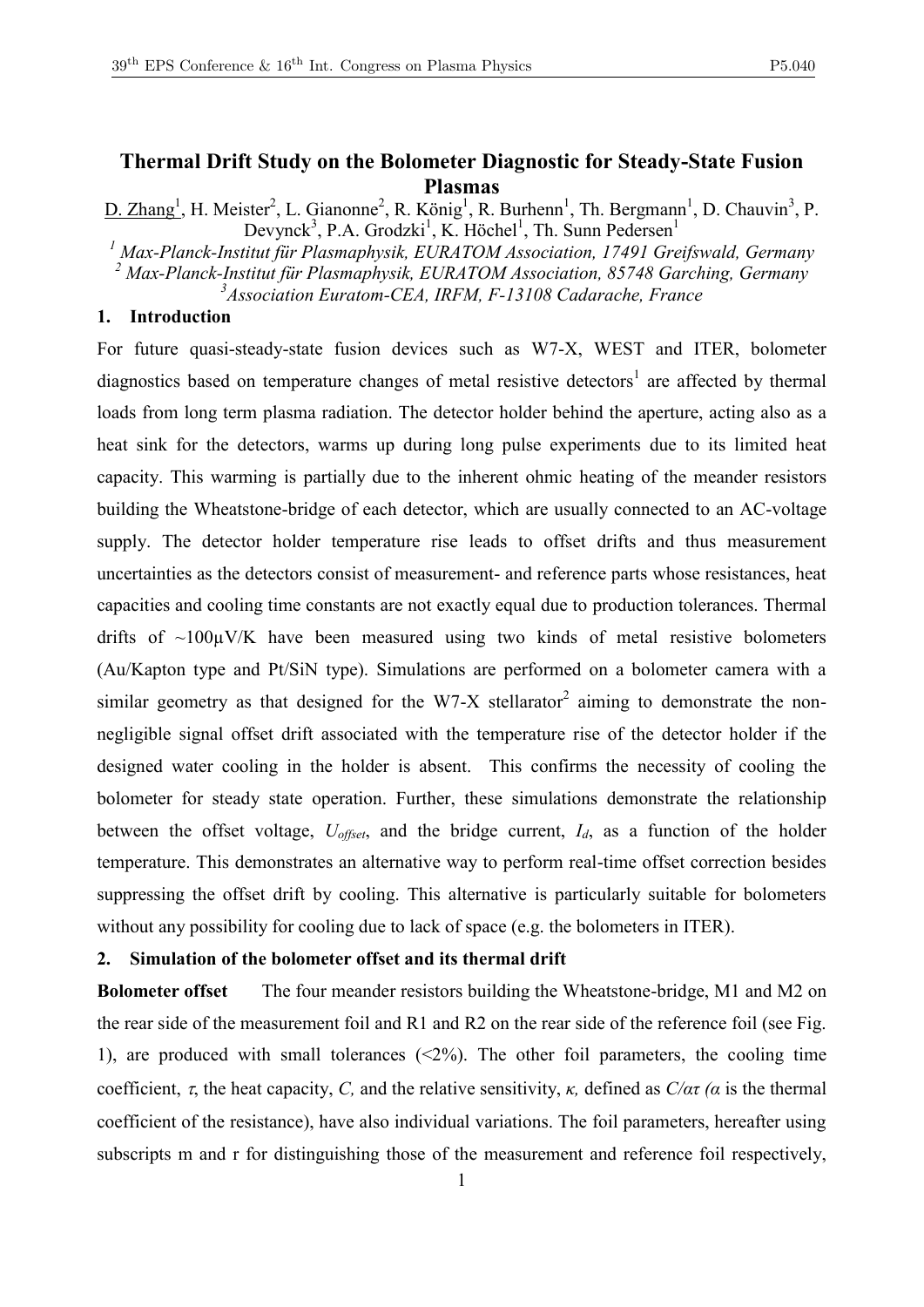can be determined using the ohmic heating calibration method<sup>3</sup>. The  $\tau$  values (~100-200 ms in vacuum) usually vary less than 5% and show only small temperature dependence. The relative sensitivities vary by as much as 10% and show stronger temperature dependence. Switching on

the voltage supply,  $U_0$ , the meander resistors will warm up by ohmic heating. This process stabilizes within several cooling times when the foils reach thermal equilibrium. The bridge output, i.e. the offset, is given by:

$$
U_{offset} = U_0 \frac{1 + \alpha \Delta T_m - \eta (1 + \alpha \Delta T_r)}{1 + \alpha \Delta T_m + \eta (1 + \alpha \Delta T_r)},
$$



Fig. 1 The bolometer bridge consisting of two measuring resistors, M1 and M2, and two reference resistors, R1 and R2.

whith  $\Delta T_r \approx \Delta T_0 (1 - \alpha \Delta T_0)$  and  $\Delta T_m = \Delta T_r / [\beta (1 + \alpha \Delta T_r) - \alpha \Delta T_r]$ being the foil temperature increments by ohmic heating,  $\beta = (R_0/M_0) \cdot (\tau_r/\tau_m)/(C_r/C_m)$ ,  $\eta = R_0/M_0$  and assuming  $RI = R2 = R_0$  and  $MI = M2 = M_0$  at room temperature for simplicity. For low heating power  $(a\Delta T \ll 1)$ , they are rewritten as  $(M_0 + R_0)$  $\mathfrak{A}$  $(0 + R_0)^2$  $v_0 = \frac{2U_0^2 R_0}{(M - R)}$ *r*  $T_r \approx \Delta T_0 = \frac{2U_0 R_0}{(M_0 + R_0)^2} \cdot \frac{\tau_r}{C_r}$  $T_r \approx \Delta T_0 = \frac{2U_0^2 R_0}{r^2} \cdot \frac{\tau}{c}$  $^{+}$  $\Delta T_r \approx \Delta T_0 = \frac{2U_0^2 R_0}{r^2} \cdot \frac{\tau_r}{T}$  and  $\Delta T_m \approx \Delta T_0 / \beta$ .  $\beta$  can be rewritten as  $\beta = \eta \kappa_m / \kappa_r$ . For  $\beta \neq 1$ , this

describes the total variations of the sensitivities and the resistances of the two foils. These variations are the major cause of the difference between  $\Delta T_m$  and  $\Delta T_r$ , and therefore the voltage offset. Using laser-trim technology the resistance differences of the measurement and reference meanders can be reduced and  $\eta$  close to 1 is obtainable<sup>4</sup>.

**Offset drift** The detector holder hosting multi-channel detectors acts additionally as a heat sink for the detector foils. A good thermal contact between the detector front plates and the holder is required. If the holder temperature increases with  $\Delta T_h$ , the temperature changes of the two foils will be  $\Delta T_m + \Delta T_h$  and  $T_r + \Delta T_h$ , giving rise to offset change, i.e. offset drift. The drift amplitude for small  $\Delta T_h$  is derived as  $2\alpha(\Delta T_r + \Delta T_m + \Delta T_r \eta + \Delta T_m / \eta)$  $2U_0 \alpha^2 (\Delta T_r - \Delta T_m)$ 1  $\frac{2U_0\alpha^2}{\sigma^2}$  $\eta + \eta$  +  $2\alpha(\Delta I_r + \Delta I_m + \Delta I_r \eta + \Delta I_m / \eta)$  $\alpha$  $r + \Delta I_m + \Delta I_r \eta + \Delta I_m$  $\frac{2U_0\alpha}{\eta + \eta^{-1} + 2\alpha(\Delta T_r + \Delta T_m + \Delta T_r\eta + \Delta T_r)}$  $U_{offset}^{'} = \frac{2U_0\alpha^2(\Delta T_r - \Delta T_r)}{T}$  $+\eta^{-1}+2\alpha(\Delta T_r+\Delta T_m+\Delta T_r\eta+\Delta T_r)$  $=\frac{2U_0\alpha^2(\Delta T_r-\Delta)}{n+r^{-1}+2\alpha(\Delta T_r+\Delta T_r+\Delta T_r)}$ . For  $\eta = 1$  it can be

simplified as  $U_{offset} = U_0 \alpha^2 (\Delta T_r - \Delta T_m)/(1 + 2\alpha(\Delta T_r + \Delta T_m))$ . Estimation of  $U_{offset}$  is done using typical values of Au/Kapton foil,  $R_0$ =1200 $\Omega$ ,  $\eta$ =1.02,  $\alpha$ =0.0034 K<sup>-1</sup>,  $C_r$ =135 $\mu$ J/K,  $\beta$ =5% and  $U_0$ =10V. An offset drift around 120 $\mu$ V/K is obtained. Generally,  $U_{offset}$  lies between 50-150 $\mu$ V/K for both Au/Kapton- and Pt/SiN-detectors (keeping *U<sup>0</sup>* at 10V), depending mainly on the *β*-value*.*  These results are consistent with the experimental results.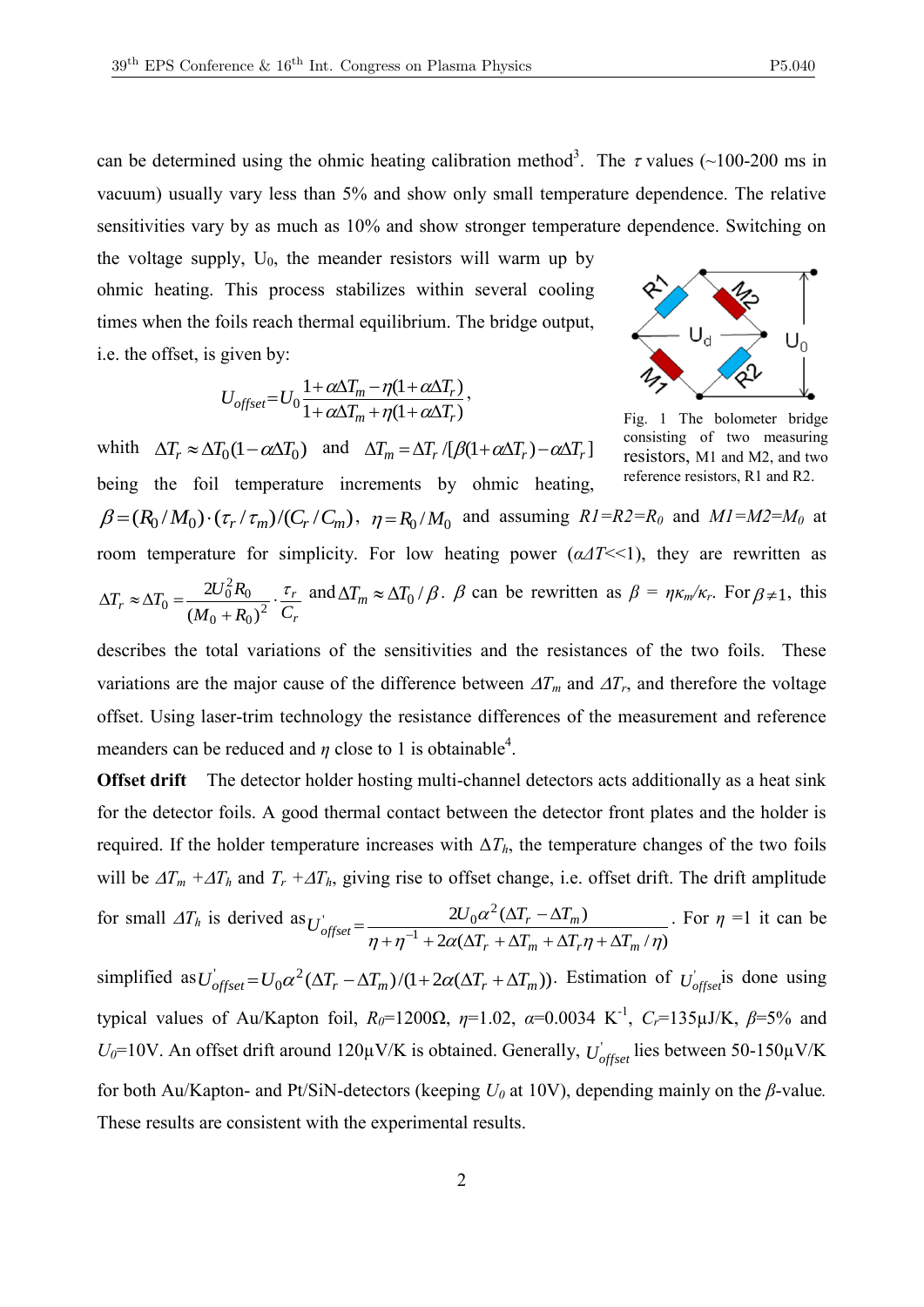Numerical simulations have been made based on one of the designed W7-X bolometer cameras assuming a deactivated cooling system in the holder. Three coupled power balance equations concerning the temperatures of the foils,  $T_m$  and  $T_r$ , and the detector holder,  $T_h$  are established taking the ohmic heating and the plasma radiation as heat sources. Power losses are the heat transfer from the foils to the holder and grey body radiations of the foils as well as of the holder (in vacuum). The holder has dimensions of  $140 \times 45 \times 7$  mm<sup>3</sup> and structures to install a 24-channel-

detector array; the plasma radiation flux density for 30 min. discharges onto the aperture  $(5\times10mm^2)$  is taken as 100  $kW/m<sup>2</sup>$ . The power flux density onto the detectors and the holder is reduced by a factor of around 600 due to the small viewing angles. Numerical solutions of the equations, i.e. time evolutions of  $T_m$ ,  $T_r$  and  $T_h$  are obtained. The voltage signals, *Ud*, and the resistance differences of the resistors are accordingly calculated. They are shown in Fig. 2. The rapid changes of the parameters for  $t < 1$ s after turning-on  $U_0$  (at t=0s) are associated with the cooling time coefficients of the foils ( $\tau_r$ =0.15s and  $\tau_r/\tau_m$ =1.04). During a 30 min. discharge the net temperature rise of the measurement foil induced by the plasma radiation is around 0.3°C, which is superimposed by the holder temperature



Fig. 2 Simulations of the signal thermal drift for a bolometer with Pt/SiN detectors (time step=10ms,  $\beta$ =1.10,  $\eta$ =1.005 and  $U_0 = 10V$ ).

rise of around 10°C. The pure voltage signal amplitude is 3.0 mV and the offset drift amplitude is comparable to it. The non-negligible offset drift affects the channel signal to be used for real-time performance, e.g. providing feedback control in case of deliberate impurity seeding. Enhancing data accuracy by suppressing the offset drift or by performing real-time offset correction is thus essential for steady-state bolometer diagnostics. The results showed in Fig. 2 are for Pt/SiN type detectors. Similar results have been obtained for the Au/Kapton type.

#### **3. Offset drift suppression and real-time correction**

To suppress the thermal drift effect, active water cooling systems are implemented both in the detector holders and apertures of the W7-X bolometers to minimize *ΔTh*. Thermal analysis using ANSYS indicates that  $T_h$  can be kept close to the cooling water temperature during 30 min. discharges. This method is however not available for the bolometers in ITER due to limited cooling access. Here we demonstrate a way to deduce the offset and to compensate it in real-time.